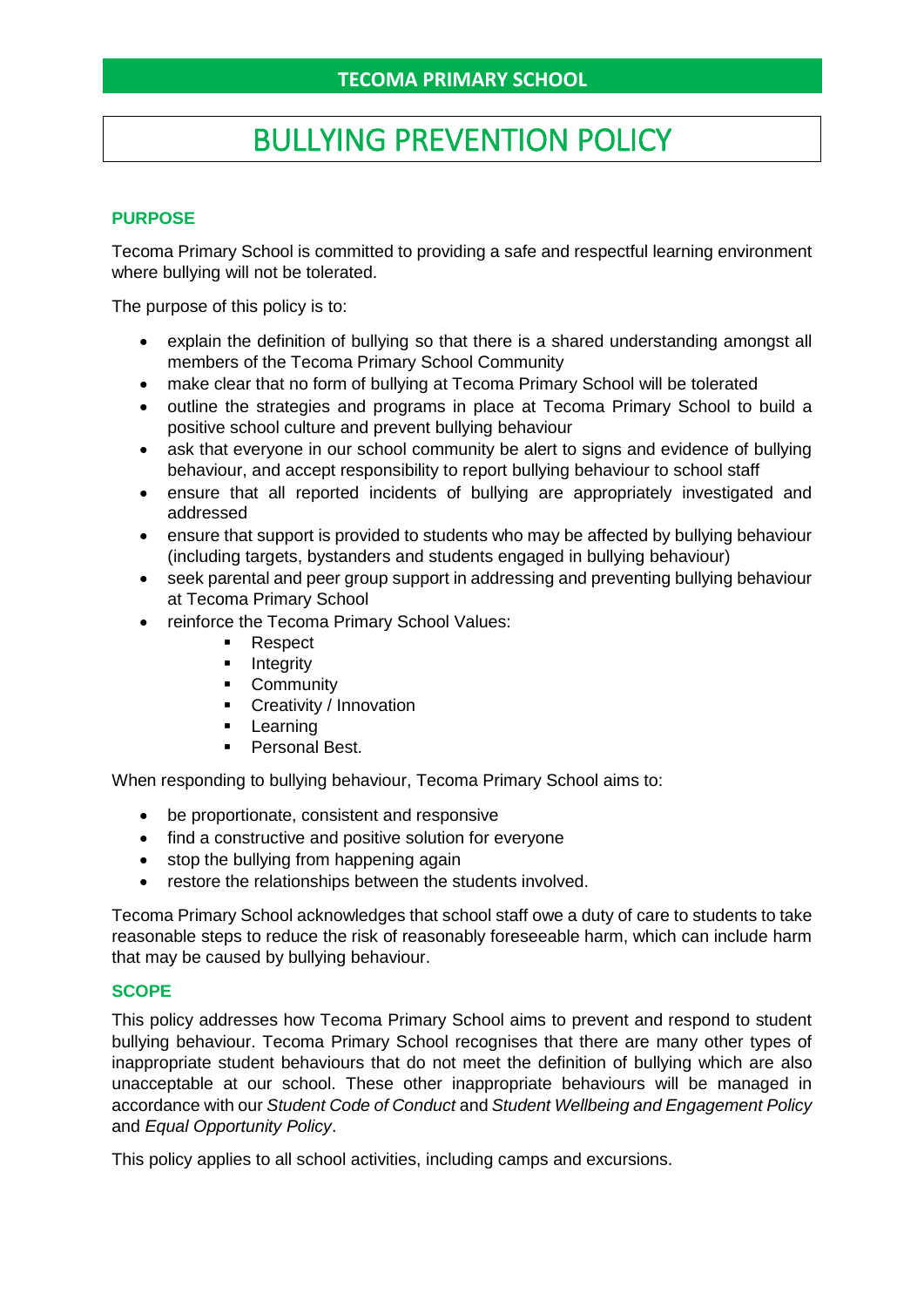## **POLICY**

#### **Definitions**

#### **Bullying**

In 2018 the Education Council of the Council of Australian Governments endorsed the following definition of bullying for use by all Australian schools:

*Bullying is an ongoing and deliberate misuse of power in relationships through repeated verbal, physical and/or social behaviour that intends to cause physical, social and/or psychological harm. It can involve an individual or a group misusing their power, or perceived power, over one or more persons who feel unable to stop it from happening.*

*Bullying can happen in person or online, via various digital platforms and devices and it can be obvious (overt) or hidden (covert). Bullying behaviour is repeated, or has the potential to be repeated, over time (for example, through sharing of digital records)*

*Bullying of any form or for any reason can have immediate, medium and long-term effects on those involved, including bystanders. Single incidents and conflict or fights between equals, whether in person or online, are not defined as bullying.* 

Bullying has three main features:

- It involves a misuse of power in a relationship
- It is ongoing and repeated, and
- It involves behaviours that can cause harm.

#### Bullying can be:

- 1. *direct physical bullying* e.g. hitting, tripping, and pushing or damaging property.
- 2. *direct verbal bullying* e.g. name calling, insults, homophobic or racist remarks, verbal abuse.
- 3. *indirect bullying* e.g. spreading rumours, playing nasty jokes to embarrass and humiliate, mimicking, encouraging others to socially exclude a person and/or damaging a person's social reputation or social acceptance.

*Cyberbullying* is direct or indirect bullying behaviours using digital technology. For example via a mobile phone, tablets, computers, chat rooms, email, social media, etc. It can be verbal, written or include use of images, video and/or audio.

#### **Other distressing behaviours**

Many distressing behaviours may not constitute bullying even though they are unpleasant. Students who are involved in or who witness any distressing behaviours should report their concerns to school staff and our school will follow the *Student Wellbeing and Engagement Policy*.

*Mutual conflict* involves an argument or disagreement between people with no imbalance of power. In incidents of mutual conflict, generally, both parties are upset and usually both want a resolution to the issue. Unresolved mutual conflict can develop into bullying if one of the parties targets the other repeatedly in retaliation.

*Social rejection or dislike* is not bullying unless it involves deliberate and repeated attempts to cause distress, exclude or create dislike by others.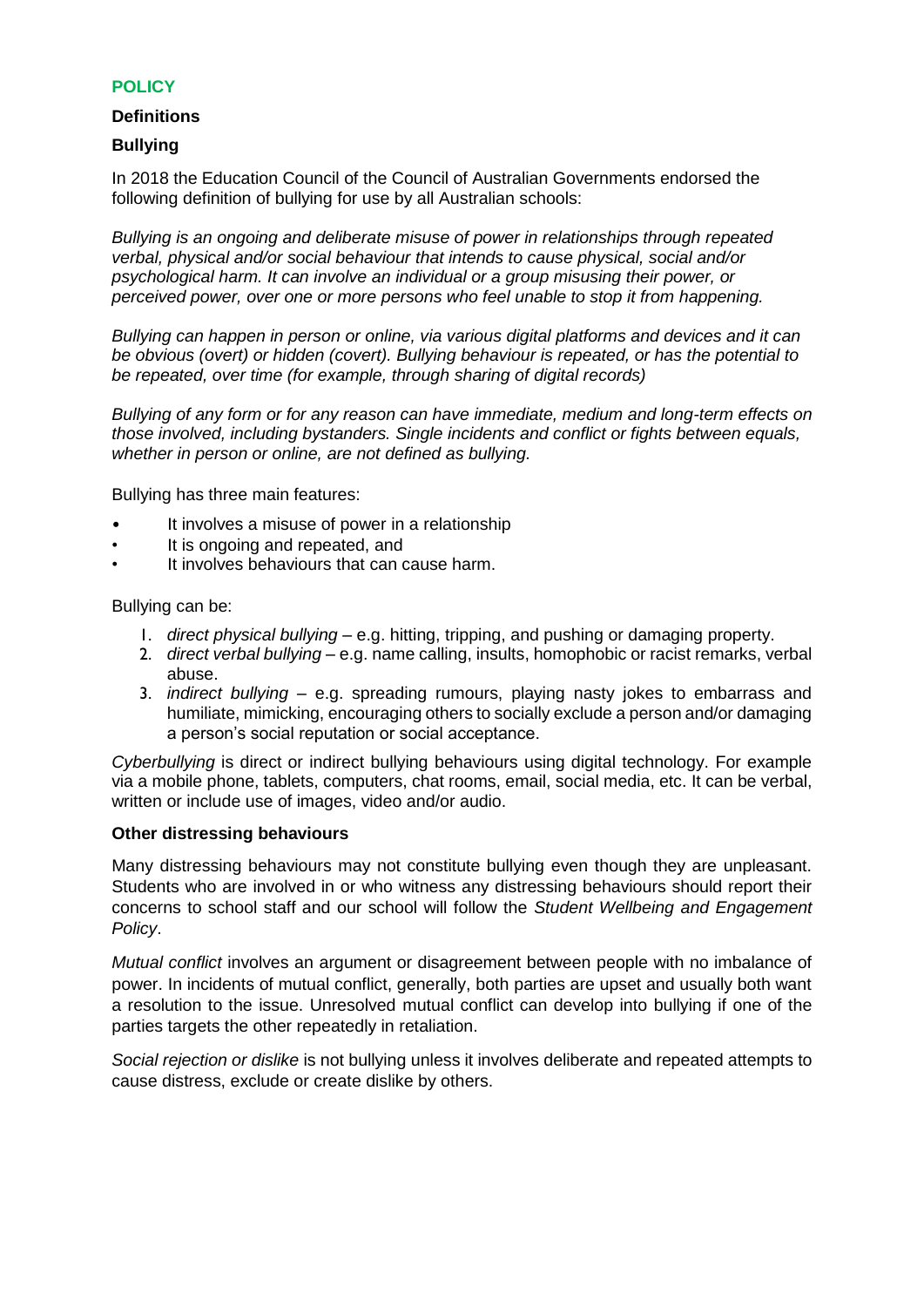*Single-episode acts* of nastiness or physical aggression are not the same as bullying. However, single episodes of nastiness or physical aggression are not acceptable behaviours at our school and may have serious consequences for students engaging in this behaviour. Tecoma Primary School will use its Student Wellbeing and Engagement Policy to guide a response to single episodes of nastiness or physical aggression.

*Harassment i*s language or actions that are demeaning, offensive or intimidating to a person. It can take many forms, including sexual harassment and disability harassment. Further information about these two forms of harassment, including definitions, is set out in our Inclusion and Diversity Policy. Harassment of any kind will not be tolerated at Tecoma Primary School and may have serious consequences for students engaging in this behaviour. Tecoma Primary School will use its Student Wellbeing and Engagement Policy to guide a response to students demonstrating harassing behaviour, unless the behaviour also constitutes bullying, in which case the behaviour will be managed in accordance with this Bullying Prevention Policy.

## **BULLYING PREVENTION**

Tecoma Primary School has a number of programs and strategies in place to build a positive and inclusive school culture. We strive to foster a school culture that prevents bullying behaviour by modelling and encouraging behaviour that demonstrates acceptance, kindness and respect.

Bullying prevention at Tecoma Primary School is proactive and is supported by research that indicates that a whole school, multifaceted approach is the most effective way to prevent and address bullying. At our school:

- We have a positive school environment that provides safety, security and support for students and promotes positive relationships and wellbeing.
- We strive to build strong partnerships between the school, families and the broader community that means all members work together to ensure the safety of students.
- Teachers are encouraged to incorporate classroom management strategies that discourage bullying and promote positive behaviour.
- A range of year level incursions and programs are planned for each year to raise awareness about bullying and its impacts.
- In the classroom, our Social and Emotional Learning Curriculum (delivered through the Bounce Back Program and Circle Time activities, as components of our whole school KidsMatter accreditation) teaches students what constitutes bullying and how to respond to bullying behaviour assertively. This promotes resilience, assertiveness, conflict resolution and problem solving.
- The Zones of Regulation and components of Respectful Relationships are also used to promote respect, self-awareness and self-regulation.
- The school's Year 6 Leadership Program and Buddy Program encourage positive relationships between students in different year levels. We seek to empower students to be confident communicators and to resolve conflict in a non-aggressive and constructive way.
- The START Program which is provided by DET for Year 6 students, focusing on Social Emotional Learning in readiness for secondary school
- Students are encouraged to look out for each other and to talk to teachers and older peers about any bullying they have experienced or witnessed.

For further information about our engagement and wellbeing initiatives, please see our *Student Wellbeing and Engagement Policy.*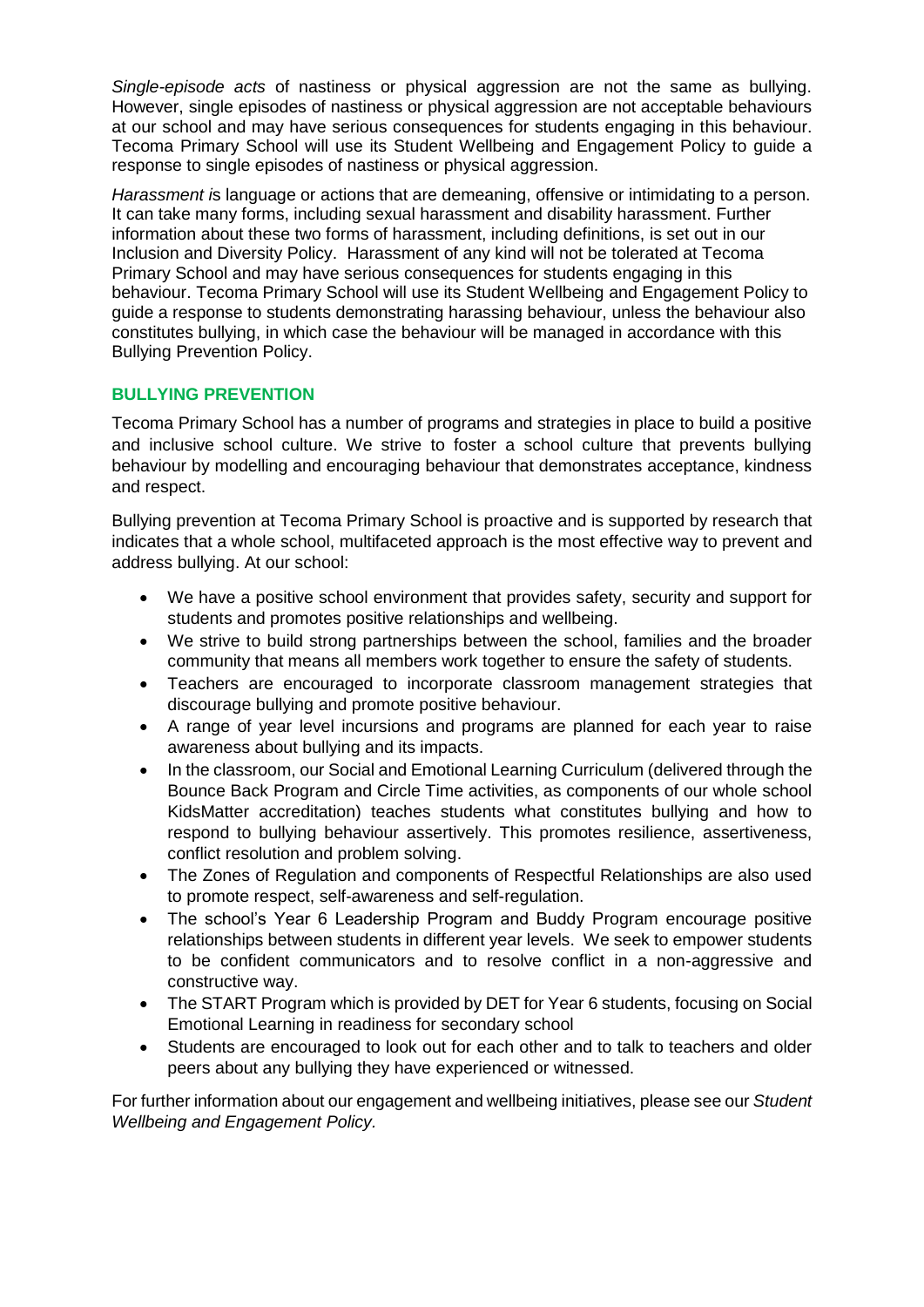#### **INCIDENT RESPONSE**

#### **Reporting concerns to Tecoma Primary School**

Bullying complaints will be taken seriously and responded to sensitively at our school.

Students who may be experiencing bullying behaviour, or students who have witnessed bullying behaviour, are encouraged to report their concerns to school staff as soon as possible.

Our ability to effectively reduce and eliminate bullying behaviour is greatly affected by students and/or parents and carers reporting concerning behaviour as soon as possible, so that responses implemented by Tecoma Primary School are timely and appropriate in circumstances.

In most circumstances, we encourage students to speak to their classroom teacher. However, students are welcome to discuss their concerns with any trusted member of staff including other teachers, Principal, Assistant Principal, Integration Staff, etc.

Parents or carers who may develop concerns that their child is involved in or has witnessed bullying behaviour at Tecoma Primary School should contact the school Principal or Assistant Principal/Welfare Coordinator in person, by phoning the school on 9754 2354 or by sending an email or *School Stream* alert via the school office at [tecoma.ps@education.vic.gov.au](mailto:tecoma.ps@education.vic.gov.au)

Our ability to effectively reduce and eliminate bullying behaviour is greatly affected by students and/or parents and carers reporting concerning behaviour as soon as possible, so that the responses implemented by Tecoma Primary School are timely and appropriate in the circumstances.

#### **Investigations**

When notified of alleged bullying behaviour, school staff are required to:

- 1. record the details of the allegations on an incident report or on GradeXpert and
- 2. inform Principal and Assistant Principal.

The Principal and/or Assistant Principal are responsible for investigating allegations of bullying in a timely and sensitive manner. To appropriately investigate an allegation of bullying, the Principal and/or Assistant Principal may:

- speak to the students involved in the allegations, including the target/s, the student allegedly engaged in bullying behaviour/s and any witnesses to the incidents
- speak to the parents of the students involved
- speak to the teachers of the students involved
- take detailed notes of all discussions for future reference
- obtain written statements from all or any of the above.

All communications with the Principal and/or Assistant Principal in the course of investigating an allegation of bullying will be managed sensitively. Investigations will be completed as quickly as possible to allow for the behaviours to be addressed in a timely manner.

The objective of completing a thorough investigation into the circumstances of alleged bullying behaviour is to determine the nature of the conduct and the students involved. A thorough understanding of the alleged bullying will inform staff about how to most effectively implement an appropriate response to that behaviour.

Serious bullying, including serious cyberbullying, is a criminal offence and may be referred to Victoria Police. For more information, see: [Brodie's Law.](http://www.education.vic.gov.au/about/programs/bullystoppers/Pages/advicesheetbrodieslaw.aspx)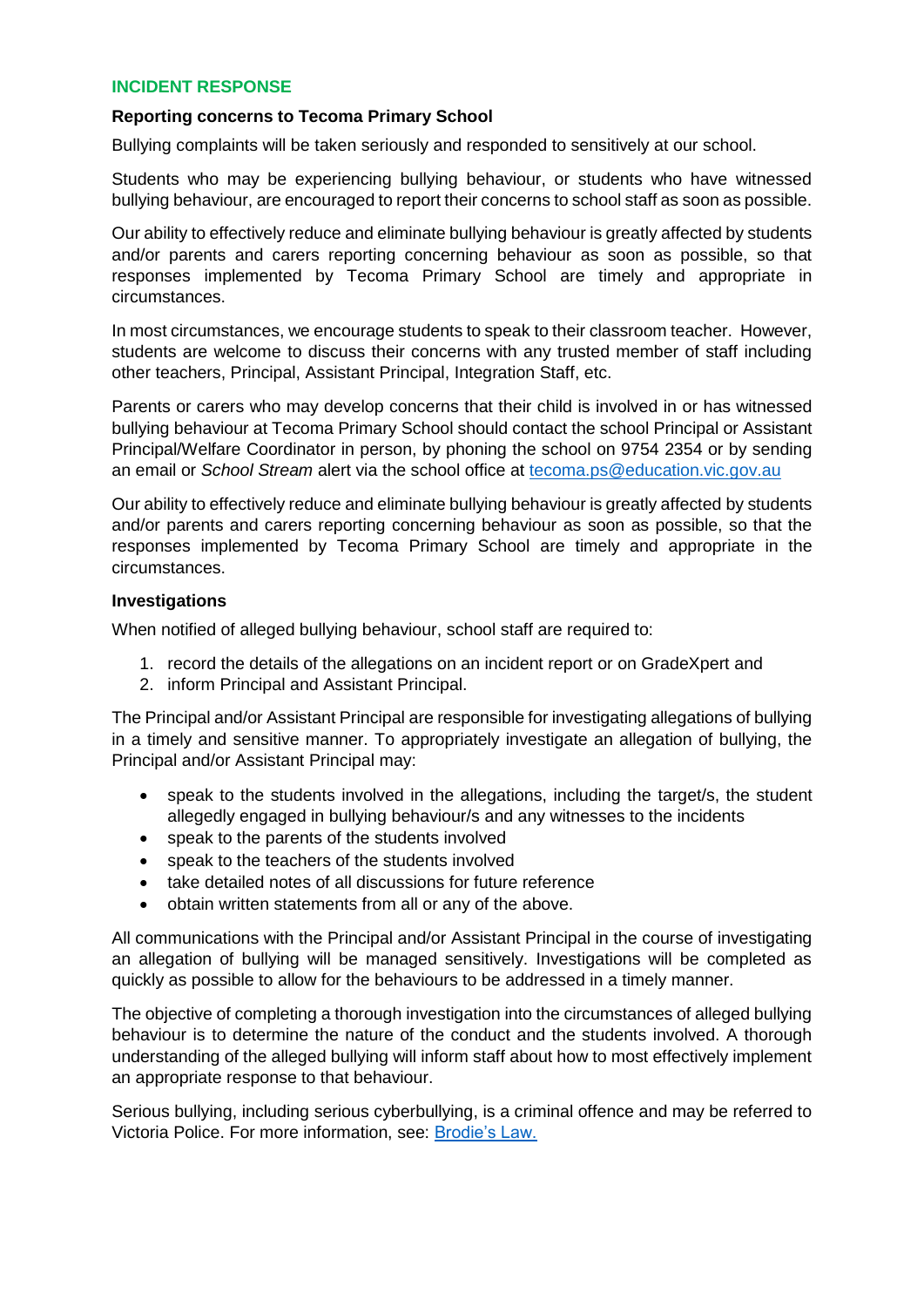## **Responses to bullying behaviours**

When the Principal and/or Assistant Principal has sufficient information to understand the circumstances of the alleged bullying and the students involved, a number of strategies may be implemented to address the behaviour and support affected students in consultation with Student Wellbeing Team, class teachers, Parents, SSSO's, Department of Education and Training specialist staff, etc.

There are a number of factors that will be considered when determining the most appropriate response to the behaviour. When making a decision about how to respond to bullying behaviour, Tecoma Primary School will consider:

- the age and maturity of the students involved
- the severity and frequency of the bullying, and the impact it has had on the target (student/s)
- whether the student/s engaging in the bullying behaviour have displayed similar behaviour before
- whether the bullying took place in a group or one-to-one context
- whether the student/s engaging in the bullying behaviour demonstrates insight or remorse for their behaviour
- the alleged motive of the behaviour, including any element of provocation.

The Principal and/or Assistant Principal may implement all, or some of the following responses to bullying behaviours:

- Offer counselling support to the target student or students, including referral to the SSSO team or an external provider
- Offer counselling support to the student/s engaging in the bullying behaviour, including referral to the SSSO team or an external provider
- Offer counselling support to affected students, including witnesses and/or friends of the target student, including referral to the SSSO team or an external provider
- Facilitate a Restorative Practice meeting with all or some of the students involved. The objective of Restorative Practice is to repair relationships that have been damaged by bringing about a sense of remorse and restorative action on the part of the person who has bullied someone and forgiveness by the person who has been bullied.
- Facilitate a mediation between some or all of the students involved to help to encourage students to take responsibility for their behaviour and explore underlying reasons for conflict or grievance. Mediation is only suitable if all students are involved voluntarily and demonstrate a willingness to engage in the mediation process.
- Facilitate a process using the Support Group Method, involving the target student(s), the student/s engaging in the bullying behaviour and a group of students who are likely to be supportive of the target(s).
- Implement a 'Method of Shared Concern' process with all students involved in the bullying.
- Facilitate a Student Support Group meeting and/or Behaviour Support Plan for affected students.
- Prepare a Safety Plan or Individual Management Plan restricting contact between target and student/s engaging in the bullying behaviour.
- Provide discussion and/or mentoring for different social and emotional learning competencies of the students involved, including connecting the affected students with an older Student Mentor, the Bounce Back Program, etc.
- Monitor the behaviour of the students involved for an appropriate time and take follow up action if necessary.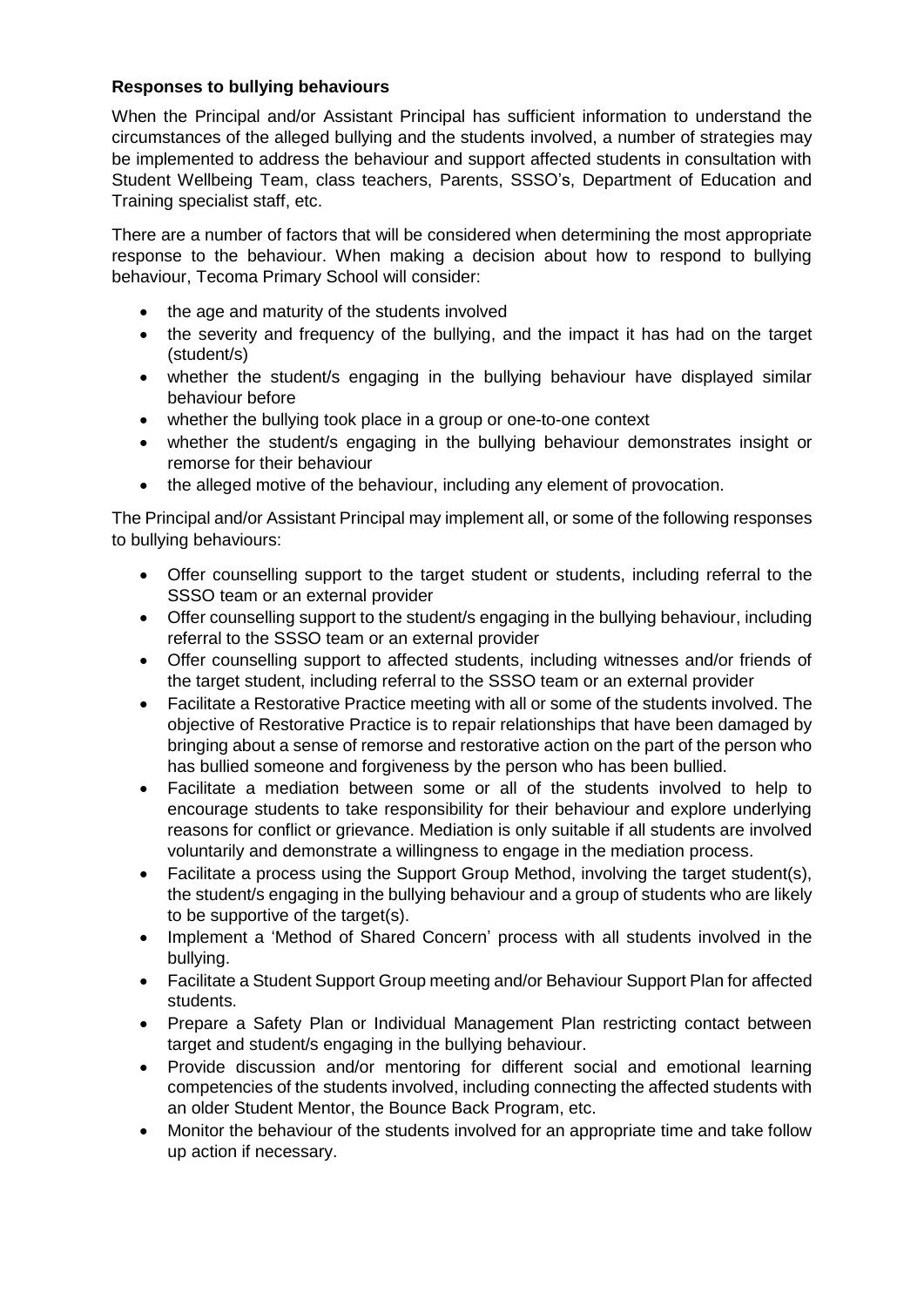- Implement year group targeted strategies to reinforce positive behaviours (such as BounceBack strategies, circle time, Zones of Regulation, Respectful Relationships, etc.
- Implement disciplinary consequences for the student/s engaging in the bullying behaviour, which may include removal of privileges, detention, suspension and/or expulsion consistent with our Student Wellbeing and Engagement policy, the Ministerial Order on Suspensions and Expulsions and any other relevant Department policy.

Tecoma Primary School understands the importance of monitoring and following up on the progress of students who have been involved in or affected by bullying behaviour. Where appropriate, school staff will also endeavour to provide parents and carers with updates on the management of bullying incidents.

The Principal and/or the Assistant Principal is responsible for maintaining up to date records of the investigation of and responses to bullying behaviour.

## **FURTHER INFORMATION AND RESOURCES**

This policy should be read in conjunction with the following school policies:

- Statement of Values and School Philosophy
- Student Wellbeing and Engagement Policy
- Parent Complaints policy
- Duty of Care Policy
- Inclusion and Diversity Policy
- Equal Opportunity Policy

The following websites and resources provide useful information on prevention and responding to bullying, as well as supporting students who have been the target of bullying behaviours:

- [Bully Stoppers](https://www.education.vic.gov.au/about/programs/bullystoppers/Pages/default.aspx)
- [Kids Helpline](https://kidshelpline.com.au/)
- [Lifeline](https://www.lifeline.org.au/)
- [Bullying. No way!](https://bullyingnoway.gov.au/)
- [Student Wellbeing Hub](https://www.studentwellbeinghub.edu.au/)
- [Office of the eSafety Commissioner](https://www.esafety.gov.au/)
- [Australian Student Wellbeing Framework](https://www.studentwellbeinghub.edu.au/resources/detail?id=dd6b5222-d5c5-6d32-997d-ff0000a69c30#/)

## **EVALUATION**

This policy will be reviewed on a 2-3 year basis, or earlier as required, following analysis of school data on reported incidents of, and responses to bullying to ensure that the policy remains up to date, practical and effective.

Data will be collected through:

- discussion with students
- regular student bullying surveys
- regular staff surveys
- assessment of school based data, including the number of reported incidents of bullying in each year group and the effectiveness of the responses implemented
- Attitudes to School Survey
- Parent Opinion Survey

Proposed amendments to this policy will be discussed with the Junior School Council (JSC), parents groups and School Council.